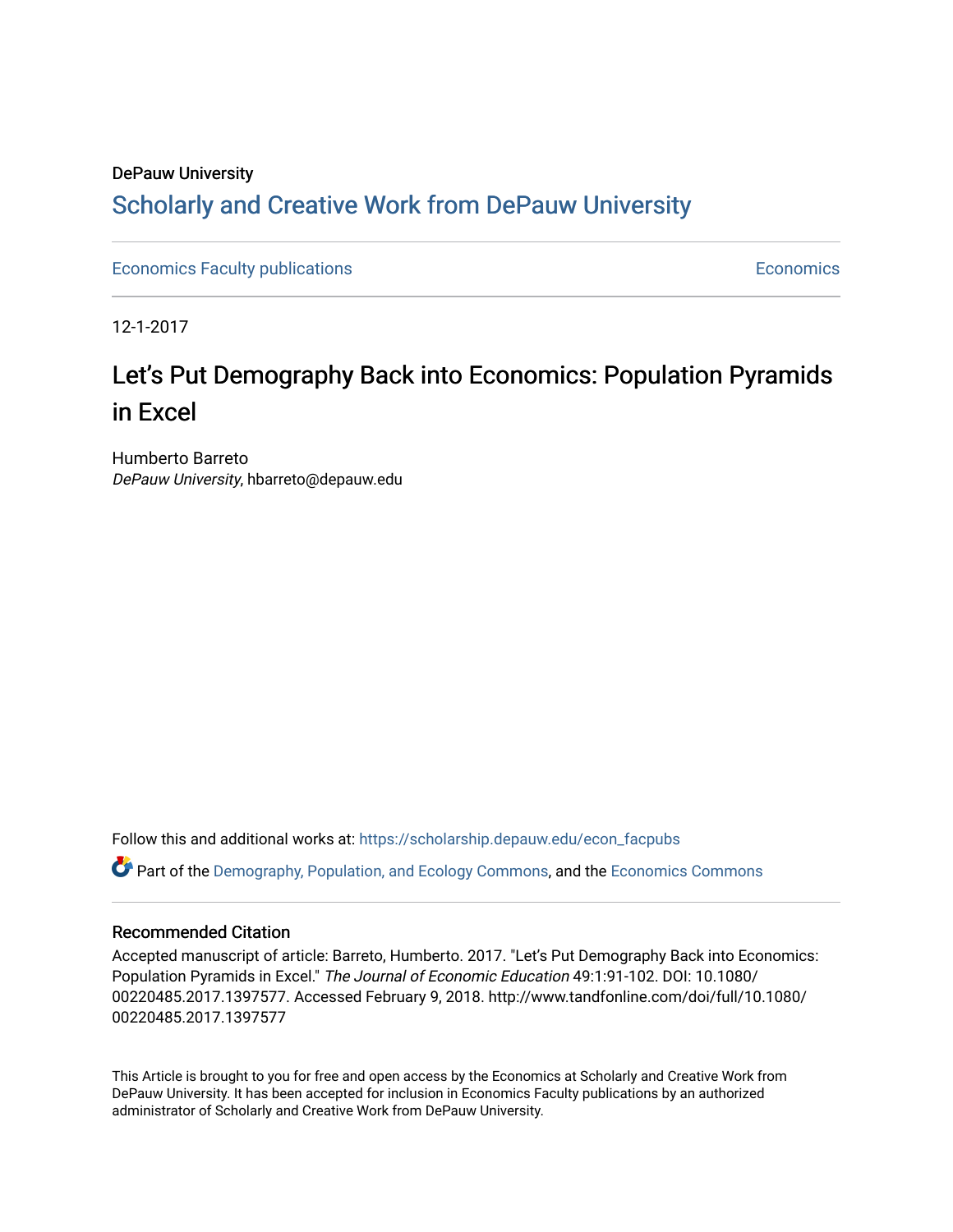#### Let's Put Demography Back into Economics: Population Pyramids in Excel

#### Humberto Barreto

Q.G. Noblitt Professor of Economics and Management

DePauw University

Greencastle, IN 46135

# August 8, 2017

Please do not quote without permission.

All comments welcome.

Thanks to Frank Howland for early conversations and discussion, especially on Cuba, and for solving for the long run rate of growth; Andrew Pinney for help on understanding estimates of Afghanistan's population; Peter Johnson for alerting me to the API call; and Guangjun Qu, Guglielmo Volpe, Jonathan Lhost and two anonymous *JEE* referees for comments and suggestions.

#### Abstract

The economics curriculum today does not emphasize the study of population. This needs to change immediately because we are in the midst of another demographic sea change, slamming on the brakes right after a rapid acceleration during the last half of the 20<sup>th</sup> century. Instead of glibly tossing a dependency ratio onto a slide, this paper offers an easy way to improve demographic literacy using *population pyramids*. Simulation is used to explain the pyramid and its dynamic properties, and then real‐world data are presented. Microsoft Excel's ability to act as a browser and download data with a single click of a button provides a flexible, powerful tool to explore historic, current, and predicted age distributions of various countries. Download *PopPyr.xlsm* from https://archive.org/details/PopPyr.

JEL Codes: A10, A20, J10

Keywords: demographics, simulation, age‐distribution, cohort, fertility, migration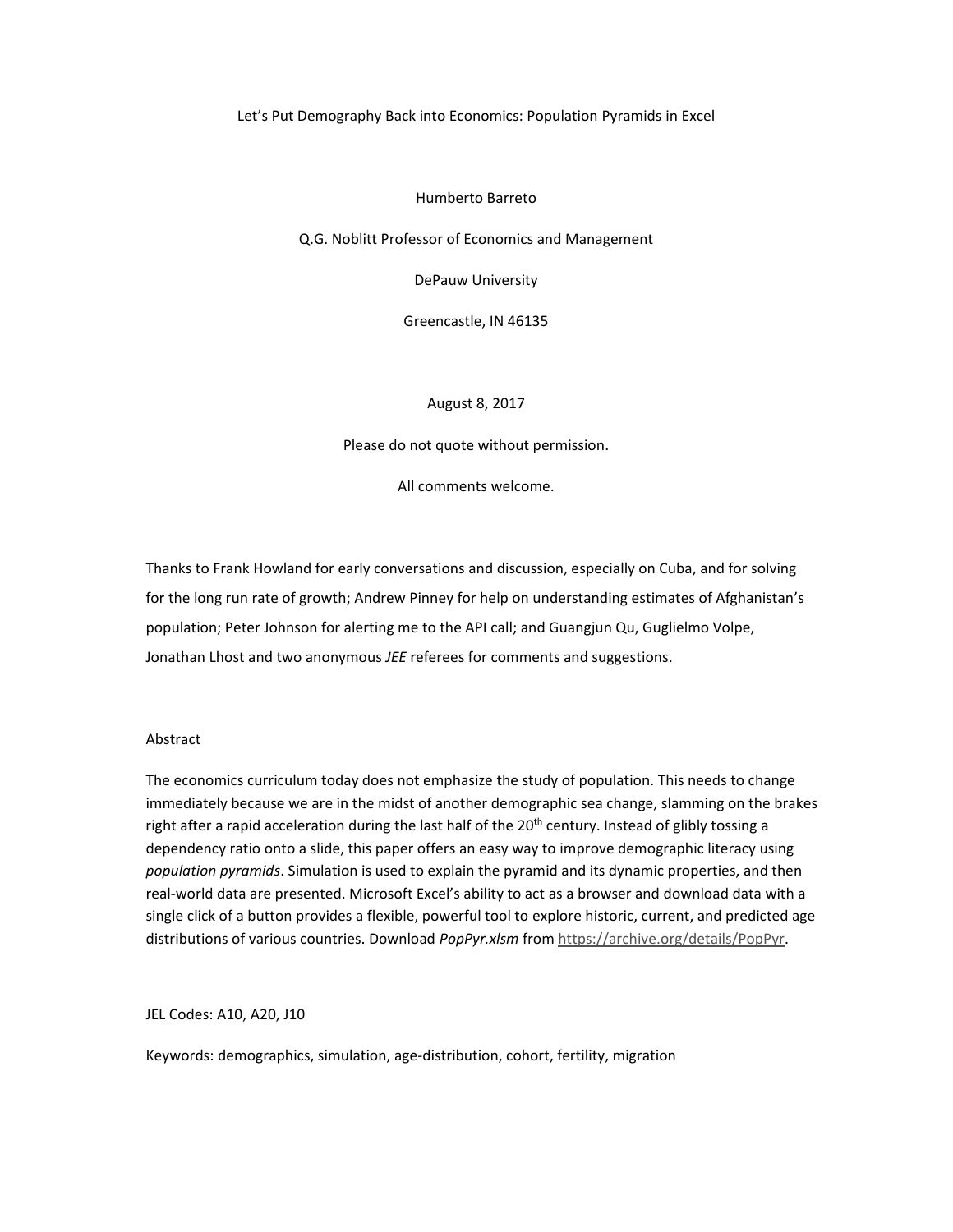#### 1.0 Introduction

There is no doubt that we are in the midst of a stunning demographic revolution. As longevity continues its upward climb, birth rates in most countries around the world—regardless of income level and development—are in free fall. This rapid decline in fertility is all the more impressive since it comes on the heels of the greatest increase in world population in human history. Many people alive today will easily remember the dire warnings about explosive population growth, epitomized by Ehrlich's 1968 best‐seller, *The Population Bomb*, but it is becoming painfully clear that population contraction can be more damaging to an economy than expansion. Thus, it is time, once again, to put demography back into a prominent position in the economics curriculum.

While the complicated relationship of demography within the history of economic thought is not the primary purpose of this paper, it is worth pointing out that population used to be a key factor in classical economics. Malthus (1798) lived during a rapid and notable increase in the number of people in Britain and *An Essay on the Principle of Population*, with its catastrophic predictions of famine and misery, formed part of the core of political economy. Marshall's (1890) *Principles of Economics* (the Mankiw of the day) had a chapter on the growth of population (with tables of data). Eventually, however, demography would fade to the periphery of economics, and Stigler (1960, p.36) would lament that, "In 1830, no general work in economics would omit a discussion of population, and in 1930, hardly any general work said anything about population."

It is true that the Solow Model has population growth as an exogenous variable and there are models of labor supply (not to mention an entire *JEL* category, J1, *Labor and Demographic Economics*), but the demographic literacy of today's economics students is woefully inadequate. They do not know basic facts, such as what rate of population growth is fast or slow (1% per year was common in the last century, while twice that is extremely fast) or the distribution of people on the planet. A typical student is unaware of exactly how population aging will affect publicly provided education, health, and retirement programs. The dependency ratio, the number of people younger than 15 and older than 64 divided by the number of working‐age adults, has risen in Japan from under half to over two-thirds in the last 20 years. The implications of this changing population composition for the economy and society are staggering, but economists do not emphasize this in the classroom. Not only will students not see repeated demographic applications or examples throughout the economics curriculum, it is likely they will not be exposed to population data outside of a labor economics or development course.

Given the vast and deep nature of demography, along with many worthy competing ideas for scarce class time, what is an economics professor interested in exposing students to population issues to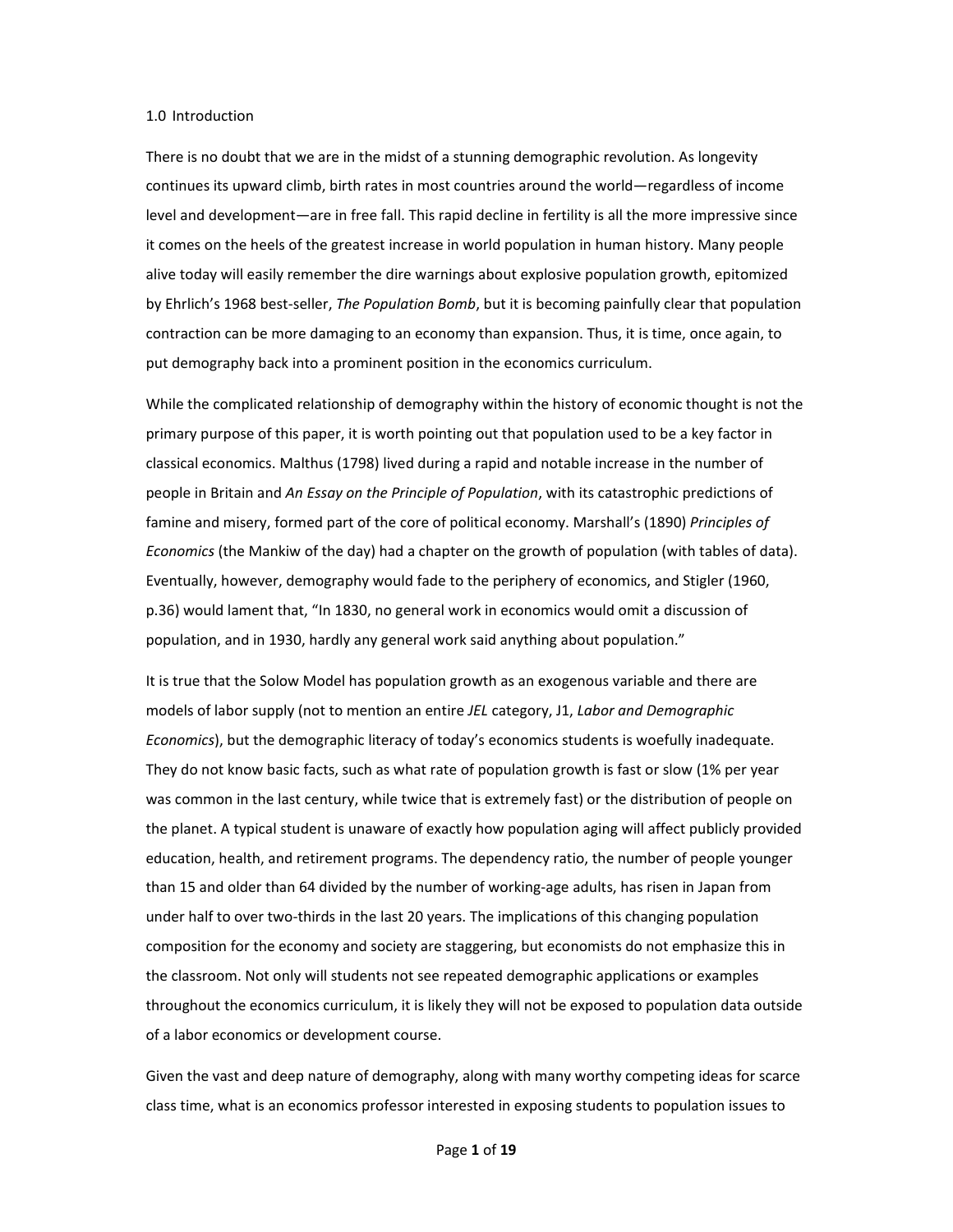do? This paper provides an answer: *population pyramids*. This clever display (also known as an age‐ distribution graph or bilateral histogram) was first used by Francis Amasa Walker in 1874. It offers an eye‐catching snapshot that reveals historical episodes and points to future outcomes. Less well known is that it is also amenable to simulation. The population pyramid is relatively simple to understand and can be used both at the introductory level and in more advanced courses.

The next section demonstrates how the population pyramid works using hypothetical data. This is followed by downloading real‐world data and reviewing several examples. Section 4 uses labor force participation and migration to extend the basic pyramid, while section 5 offers teaching suggestions and strategies. A single, macro‐enabled Microsoft Excel workbook is used to deliver all content.

# 2.0 Simulating the Population Pyramid

Download *PopPyr.xlsm* from https://archive.org/details/PopPyr and open the file with Windows Excel 2007 or greater, making sure to enable macros. The file can be opened with Mac Excel, but it uses Visual Basic code that may not be fully supported on a Mac. The workbook is designed to explain itself so not every button and cell will be meticulously described. A rudimentary set of ideas and demonstrations are presented below, with emphasis on how to present the material in a lecture.

Instead of showing the student a fully‐formed pyramid based on real‐world data, the *Fake* sheet begins with an odd scenario designed to show how the pyramid works: we assume an existing, initial set of 20,000 adults at each age cohort from 15 to 44 who will produce 15,000 boys and 15,000 girls, given the age‐specific fertility rates (ASFR) in column C. These 30,000 newborns form the lowest bar on the population pyramid to the right in Figure 1, and the first row of data under the chart.



Figure 1: The Initial Position. Source: *Fake* sheet in *PopPyr.xlsm.*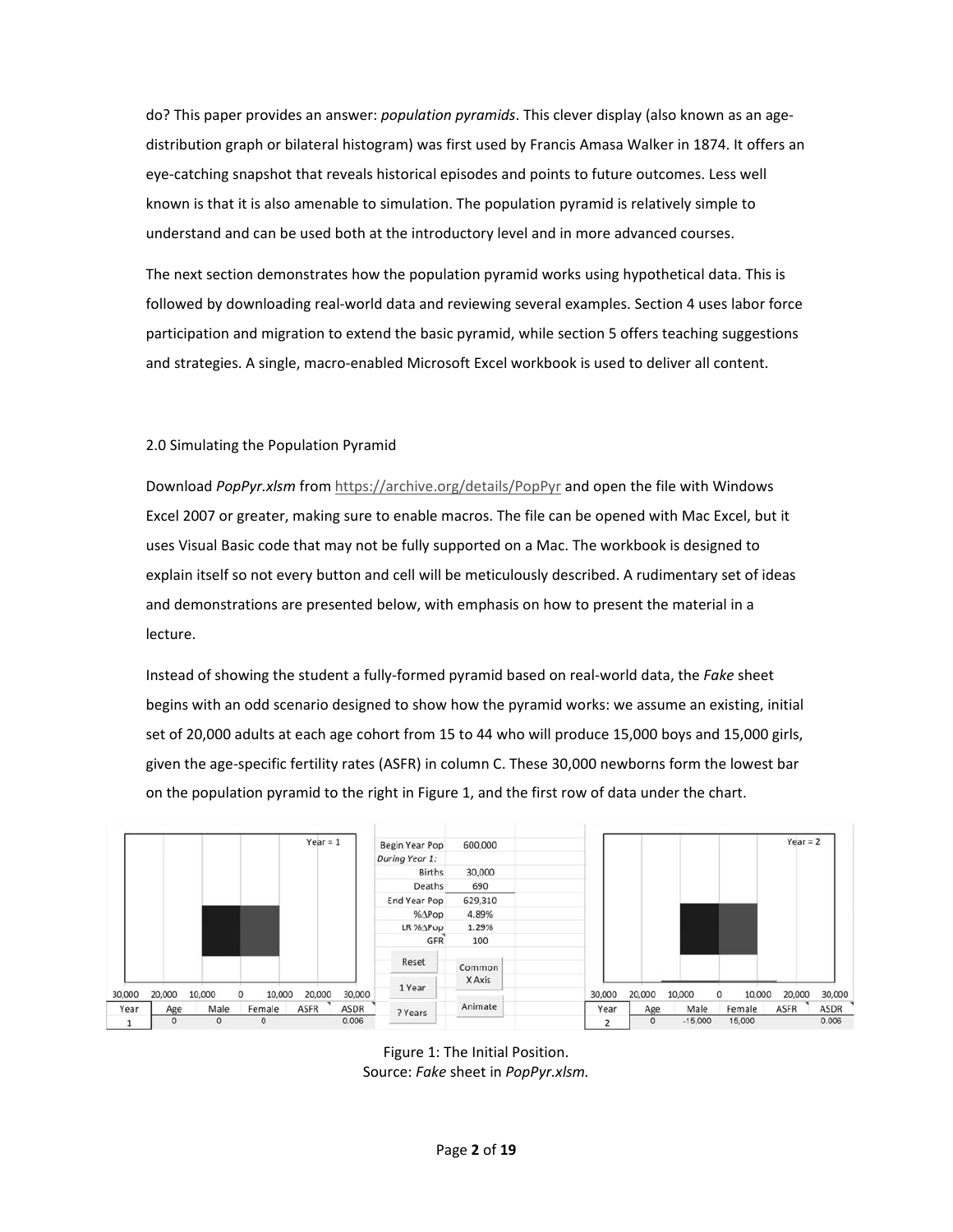In Year 1, the two shaded areas in Figure 1 are rectangles because there are exactly the same number of males and females at each age. A population pyramid displays the number of people in each age cohort, usually vertically stacked (although horizontal displays are also used). The white space above and below the shaded areas indicate that in this case there are no people younger than 15 and older than 44 years of age.

The Year 2 chart (on the right in Figure 1) does not have the resolution to show that some of the adults did not survive to the second year. In Excel, scroll down (below the Year 2 chart) to see how the age‐specific death rate (ASDR) determines how many people die. As shown in cells C31 and D31, there are initially 10,000 males and 10,000 females who are age 15. From column F, we see that 0.02% of these 15 year‐olds will die, so next year there are only 9,998 males and 9,998 females who are 16, as shown in cells L32 and M32.

Click on cells L16 and M16 to see their formulas. The number of children born is the product of the number of women of each age times their corresponding ASFR. Each age cohort of 10,000 women had 1,000 babies (500 males and 500 females) because the ASFR is 0.1 for women aged 15 to 44. This is unrealistic because the male‐female birth ratio is not one, but around 1.05, and women's fertility is not constant across different ages. For example, Hamilton, et al. (2017, p. 2) report that the general fertility rate (GFR) for all women aged 15‐44 in the United States is 62.0 per 1,000 in 2016, which is a 1 percent decrease from the previous year and the lowest it has ever been. They also show that fertility rates in the United States in 2016 rise as young women get older, reaching a peak of slightly over 100 per 1,000 (or 0.1) for the 30 to 34 age cohort and then fall rapidly, roughly 50 per 1,000 for 35‐39 year‐olds and 10 per 1,000 for 40‐44 year‐olds (Hamilton, et al. 2017, p. 7)., The GFR is a weighted average of the ASFRs (which is the same as the arithmetic mean in this case since the weights, the number of females in each age group, are equal) and is displayed in cell H10 as a rate per thousand.

Click on cell L32 to see that the number of 16‐year old males in the second year is the product of the proportion of 15‐year old males surviving to the second year (1 – ASDR) times the number of 15‐year old males. A spreadsheet is especially useful for understanding the data generation process because the formulas are visible. In the *Formulas* tab, click *Trace Precedents* to see how cells C31 and F31 are involved in cell M32. To clear the screen, click *Remove Arrows*.

The formulas in columns L and M (under the Year 2 chart) implement the propagation of the number of males and females over time, which can be expressed by the following equations: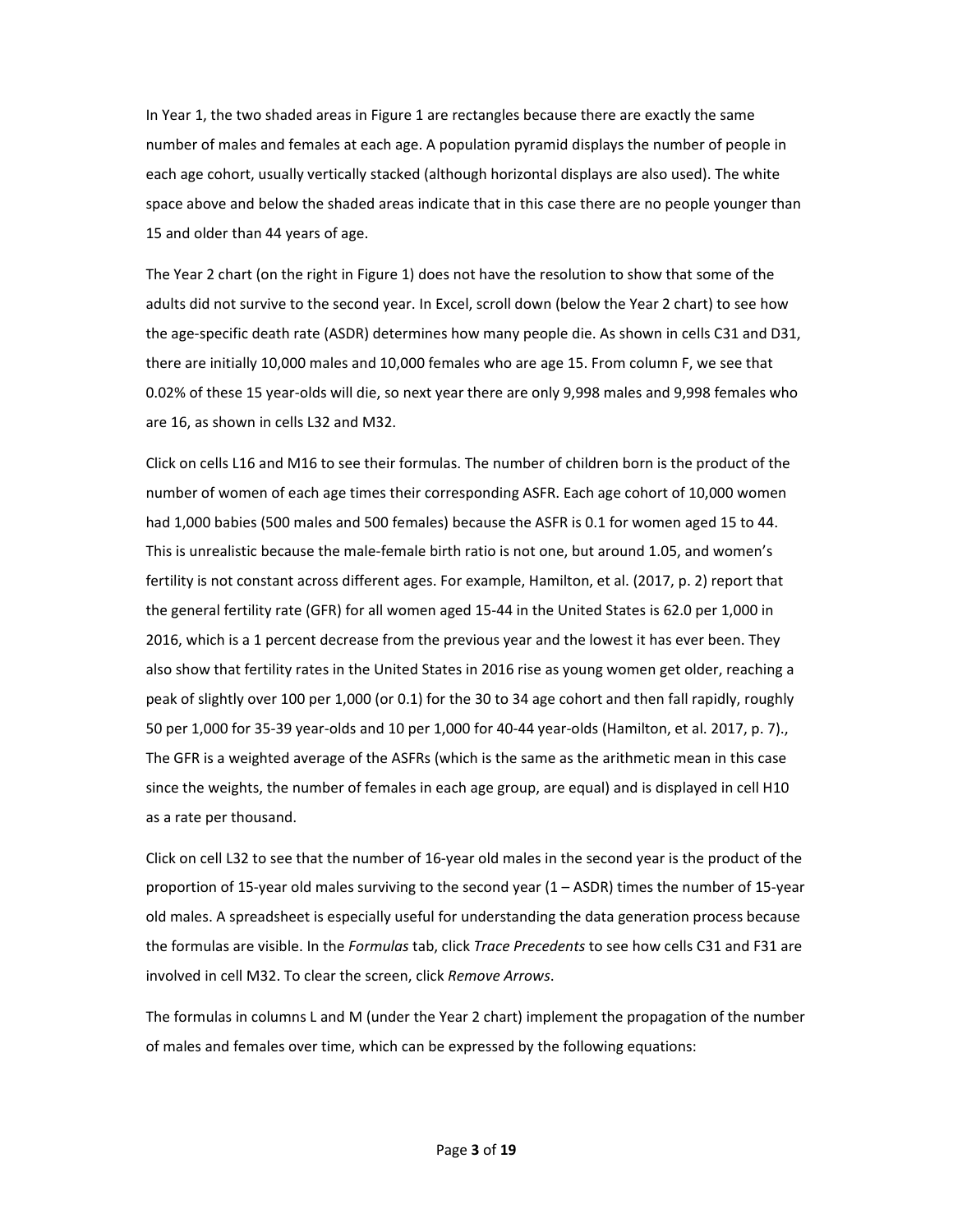$$
Births_{t+1} = Population_{Age=0,t+1} = 0.5 \times \sum_{Age=15}^{44} NumberFemales_{Age,t} \times ASFR_{Age,t}
$$

$$
Population_{Age+1,t+1} = \sum_{Age=0}^{84} Population_{Age,t} \times (1 - ASDR_{Age,t})
$$

Once we know the total number of births and deaths during the year, we can compute the total population in the coming year (cell H7) and the percentage change in the total population (cell H8). From Year 1 to Year 2, the population grew by 4.89% (which is quite fast by historical standards). In cell H9, a user‐defined function computes the long run growth rate for this set of ASFRs and ASDRs.

Given the number of men and women at each age, the population pyramid is created by using a *clustered bar* chart type, with zero gaps. Male population for each age is inputted as a negative number in the table to provide the side‐by‐side comparison with female population that is the hallmark of the population pyramid. The chart's *x* axis is formatted as #,##0;#,##0 to suppress the negative sign. Click on the red or blue area in the chart to highlight the cells that are being graphed.

Proceed by clicking the  $\frac{1 \text{ year}}{2}$  button. A new set of columns and chart for the next year is displayed. Notice that a new set of births in Year 3 has been generated that is slightly smaller than before because there were no females aged 14 years in Year 1 turning 15 years old in Year 2 and having children in Year 3. In addition, a few of the women of reproductive age died in the transition from Year 1 to Year 2. Notice also that some of the children aged zero (born in Year 2) did not survive to the next year. Finally, notice that the block of adults is literally moving up the chart (and down the data table) as time goes by. This is a crucial property of the population pyramid.

Click the **Place of the Intermand enter 25 years.** Scroll right to see the evolution of the pyramid. The dynamic nature of the pyramid is laid bare. At Year 15, fewer children are being born (the bottom of the chart is narrowing) for several reasons: (1) there were no children (aged 0 to 14) in Year 1 to mature into mothers (this produced the white space in the middle of the Year 15 chart); (2) 30 to 44 year-old women in Year 1 have grown older than 44 years of age and no longer produce children; and (3) 15 to 29 year‐old women in Year 1 are still of child‐bearing age in Year 15, but not all of them survived to Year 15.

Scroll right to the end to see how the pyramid continues moving upwards. As girls in Year 15 age, they start to have children of their own. This is reflected in the widening of the base at the bottom of Year 28 in Figure 2.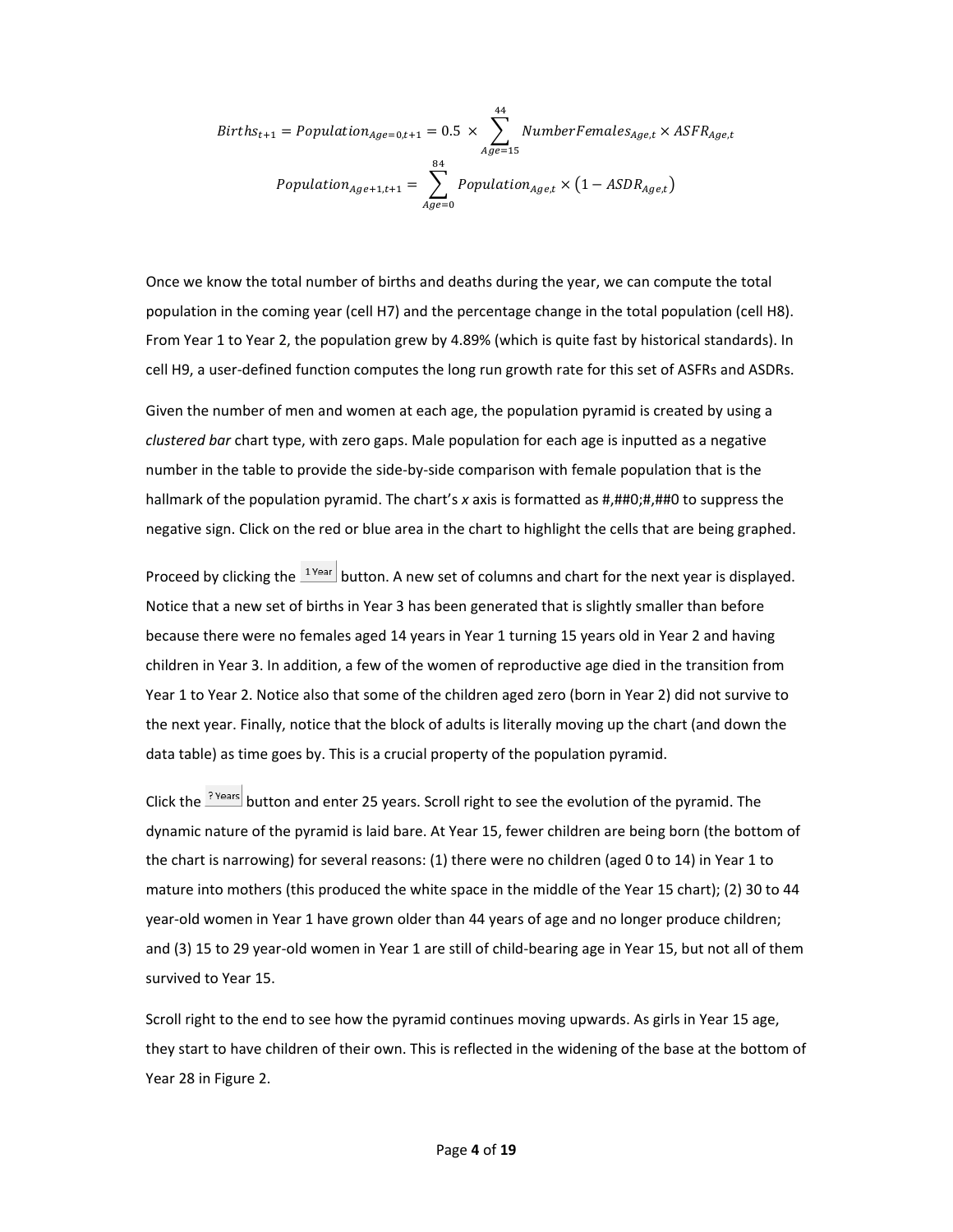

Figure 2: Years 15 and 28. Source: *Fake* sheet in *PopPyr.xlsm* after using the <sup>? Years</sup> button.

To emphasize the dynamic nature of the pyramid, click the **Animate** button. Each chart is moved on top of the first chart in sequential order and at the end all of the charts are returned to their original positions. Animation time depends on computer speed and may take a while. The year number is displayed in the top-right corner of the chart and in Excel's status bar (bottom left of the screen). Stacking the charts provides a strong visual effect that reinforces the iterative mechanism at work.

Does this process have some kind of final resting position or might it undulate forever? That is an excellent question that can be answered via simulation. Click the **Prears** button and enter 200 years. Scrolling right reveals how the age distribution moves over time. By Year 50, there is another baby boom as the second generation enters its prime reproductive years. The answer is clear: by the 100<sup>th</sup> year, the pyramid seems to be settling down. Unfortunately, the population has grown so that it no longer fits on the chart. Click the **x** axis button to set the *x* axes of all of the charts on the sheet to the same scale so they can be compared easily. Now it is quite clear that by the 200<sup>th</sup> year, a stable, roughly triangular shape has taken hold (as shown in Figure 3). Notice how the % $\Delta$ Pop has converged to the LR % $\triangle$ Pop of 1.29%. This value depends critically on the ASFR and ASDR parameter values and the fact that they have not changed.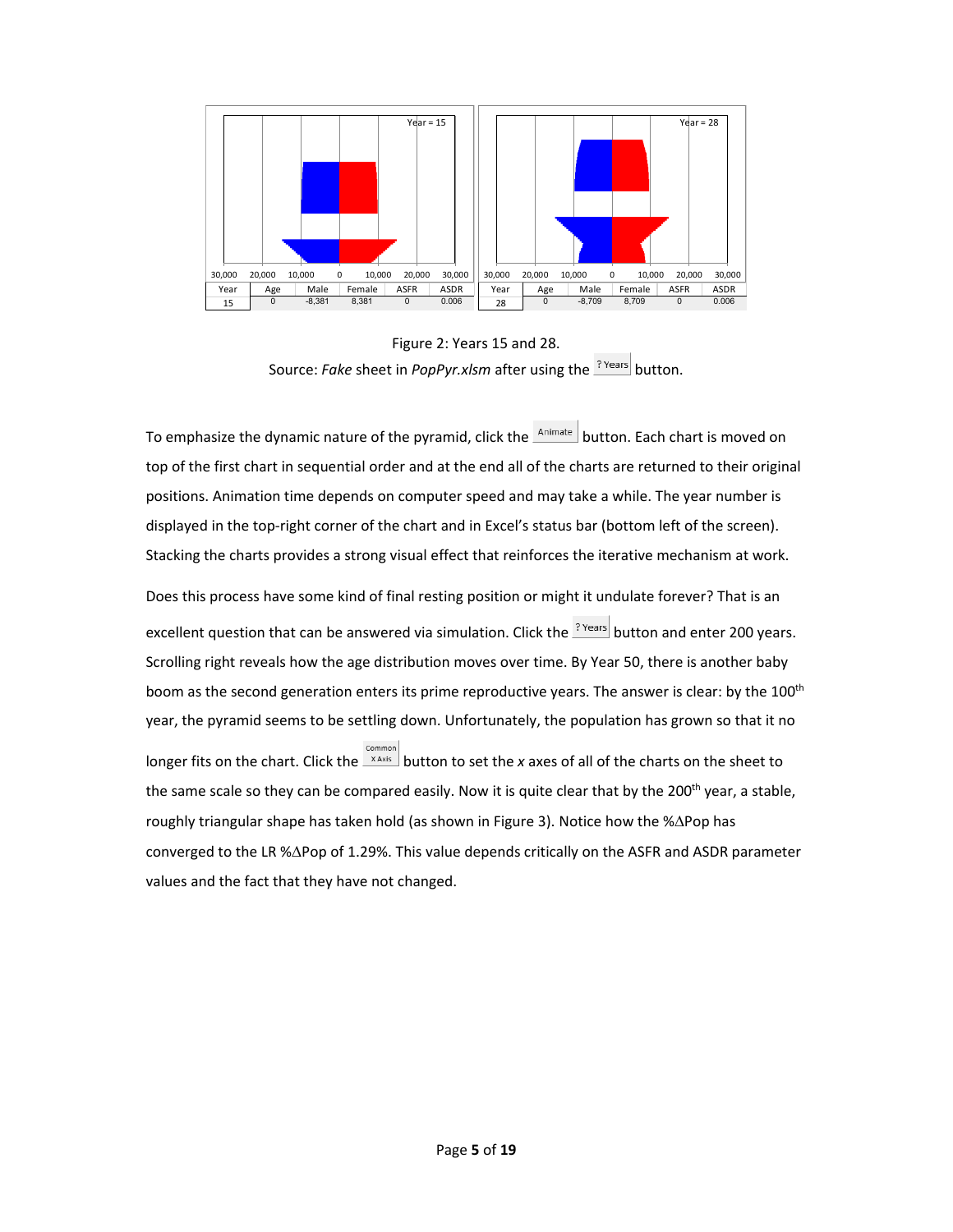

Figure 3: Years 100 and 200. Common Source: *Fake* sheet in *PopPyr.xlsm* after using the <sup>? Years</sup> and  $\frac{\text{common}}{\text{x-axis}}$  buttons.

To demonstrate the importance of age‐specific fertility and death rates, simply change them and watch what happens. In Year 100, for example, suppose ASFRs fell by half. Change Year 100's ASFR (in row 31) to 0.05 and fill down row 60. With ASFR values of 0.05 for each age cohort from 15 to 44, click the **EXAXIS** button to standardize the *x* axes. The effect of decreased fertility can be immediately seen as the pyramid's base shrinks. Scroll right to see that the population continues to rise as long as births outnumber deaths, but the narrow base means there are more elderly than younger people (see left graph in Figure 4). This is potentially devastating for the economy. By Year 200 (right graph in Figure 4), the pyramid is still inverted and has yet to settle down to an equilibrium shape.

Will it ever stabilize? Again, simulation offers an effective, simple method to answer this question. Click the <sup>Prears</sup> button and run the process for an additional hundred years. The percentage change in the population approaches its long run growth rate, but it is negative so the answer becomes clear: the ASFR and ASDR parameter values are such that this society will disappear.



Figure 4: Years 125 and 200 after halving ASFRs. Source: *Fake* sheet in *PopPyr.xlsm* after using the <sup>? Years</sup> and **Electional puttons with ASFR=0.05** in Year 100.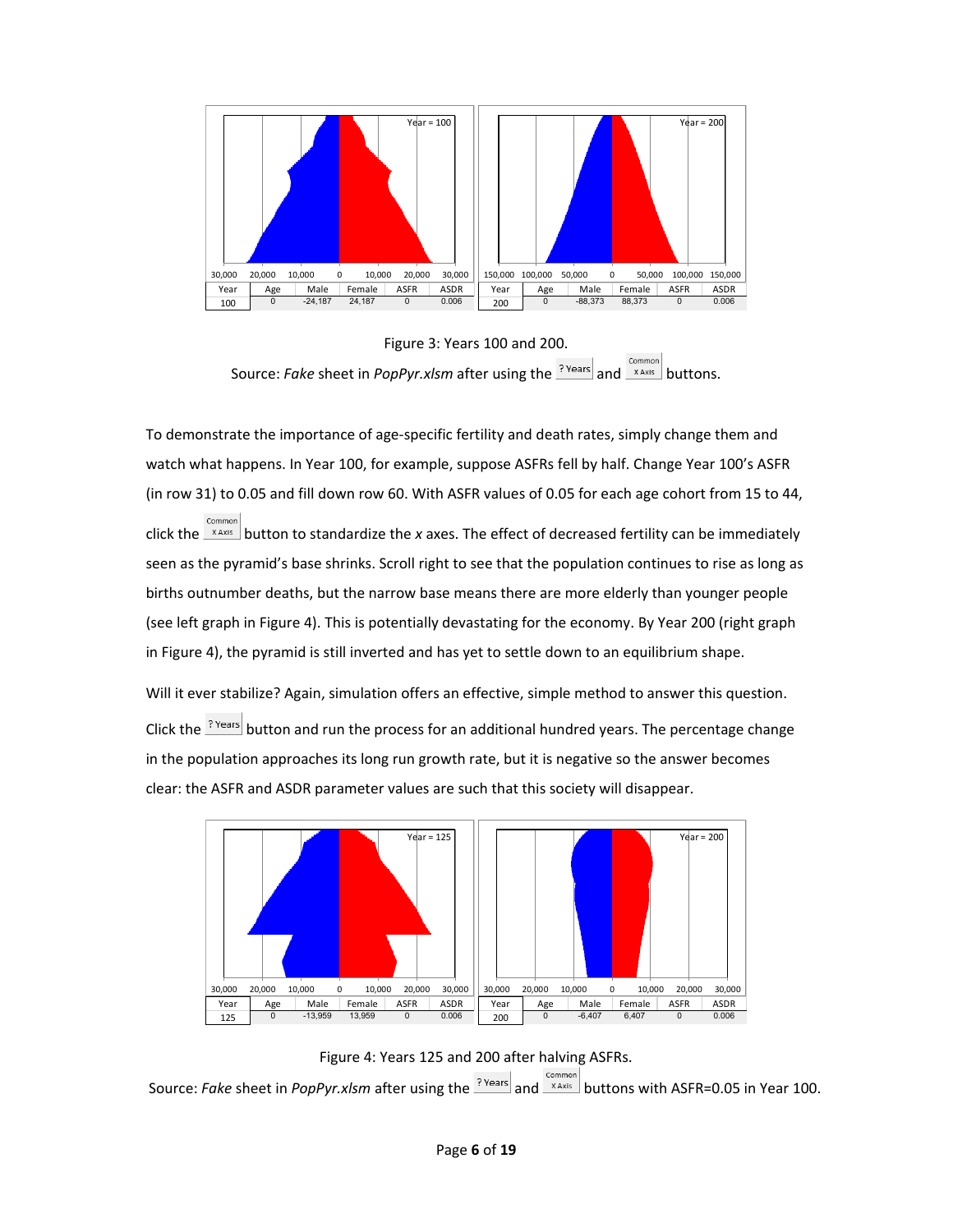Return to the beginning of the sheet and click the  $\frac{\text{Reset}}{\text{B}}$  button to wipe the slate clean. Click the  $\frac{Example 2}{Example 2}$  button to put down a new hypothetical scenario. This hypothetical example is composed of the population pyramid of Afghanistan in 2014, with Egyptian ASFRs and American ASDRs. Click

More on ASFR the  $\frac{\&}{}$   $\frac{\&}{}$  aspreed button to learn more about the data. Gouges in the pyramid are usually evidence of a traumatic event, such as war, disease, or famine. Afghanistan's pyramid, however, can be used to show that not all population data are equally reliable. Low-income countries lack adequate and complete vital registration systems that count all births and deaths; and all countries struggle with accurate migration statistics. Pinney (2012) points out the immense difficulties in measuring Afghanistan's nomadic peoples and the fact that it is likely to be the only country to have never completed a census. With tumultuous movements in refugee returns and exodus, it remains unclear why birth cohorts in 2002 and 2003 were so small.

Turn your attention to the bottom bar of the Year 2 chart. As is clear, if we apply ASFRs from Egypt to the women of reproductive age in Afghanistan, we would produce many fewer children than were born in the previous year. Population is rising fast, however, because US ASDRs are so low. What would happen if these ASFR and ASDR values remained constant over time? We can run a simulation to answer this question. Click the **Preams** button and run this process for 200 years. With high (Egyptian) fertility and low (American) death rates, we see convergence to a fast population growth rate of almost 2% per year. This is unrealistic in the sense that neither fertility nor death rates will remain constant. Death rates fall as technology improves, but predicting fertility rates is a demographer's biggest challenge. They depend on economic and social conditions, with quick, unexpected movements.

Since we have the evolution of the population age‐distribution readily available, we can use it to find a set of ASFRs (for the given ASDRs) that would produce an unchanging population. One approach to finding this replacement fertility rate is to enter the formula "=E31" in cell E32 and fill it down to cell E60. This makes all of the ASFRs 0.01 and the resulting general fertility rate of 10 (reported in cell H8) is extremely low. Scrolling far right makes it clear that the population will vanish. Changing cell E31 changes the ASFRs for every age and provides an easy way to control the general fertility rate. Try different values in cell E31 (or bring up Excel's Solver, use Excel's Help if needed, and click Solve) to converge to the replacement fertility rate of roughly 68 (0.068 in cell E31), which is higher than the 62 per 1,000 GFR the United States experienced in 2016. Of course, the *Fake* sheet has no migration and unrealistically holds constant fertility and death rates.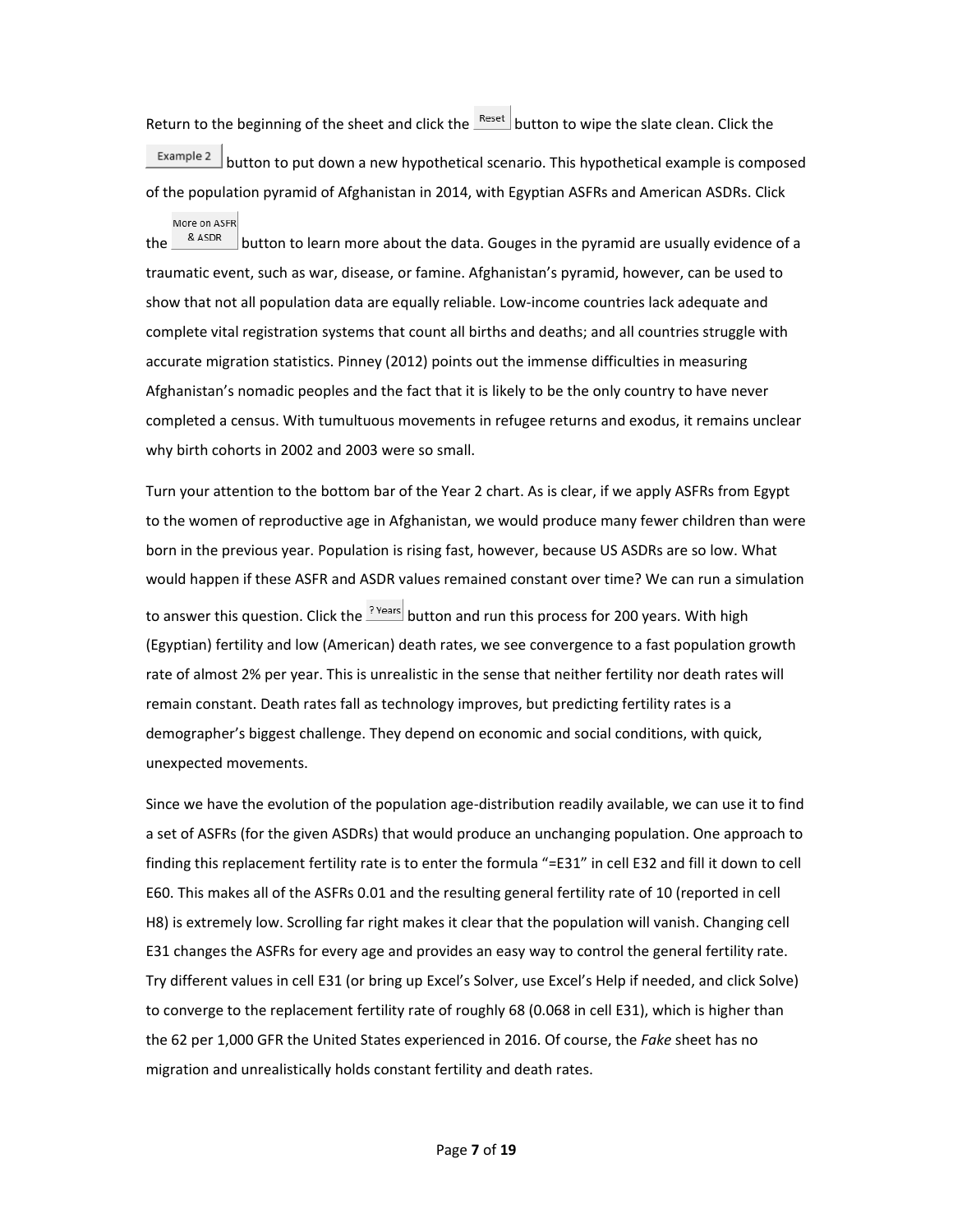The *Fake* sheet offers an easy, interesting introduction to the population pyramid. Because the charts are live, they update instantly when the underlying cells are changed. The user can enter values under any chart to create new examples or use data from a particular historical period. Paste in initial population (in columns C and D) and ASFR and ASDR values (in columns E and F), then simulate to explore and forecast. Copy the *Fake* sheet as many times as needed to preserve scenarios.

The strong visuals and ability to see the evolution of the pyramid provides a strong foundation when we examine real‐world data. Working with hypothetical data emphasizes that the shape of the pyramid reveals the age‐distribution at a quick glance. Simulation, however, makes clear that the AFSRs and ASDRs are critical parameters that determine the evolution of the population pyramid, producing rising, falling, or zero population growth. Tuljapurkar (2008) provides an introduction and overview of the dynamic properties of this basic model, known as stable population theory. Lotka's renewal equation and key results are presented formally. *PopPyr.xlsm* is open‐source and the Visual Basic code can be accessed by interested readers, including documentation on how the long run growth rate is computed.

#### 3.0 Real‐world Population Pyramids

Before Francis Amasa Walker would go on to become a nationally prominent economist (he was the first president of the American Economic Association) and president of MIT, he was superintendent of the US census in 1870. As editor of the *Statistical Atlas of the United States*, Walker (1874) published a series of population pyramids that helped establish his reputation as a statistician. Today, the US Census Bureau continues this tradition of data visualization by maintaining an online International Data Base (IDB) at www.census.gov/population/international/data/idb. Most users download data, then open it in Excel (or other software) for analysis, but this fails to take full‐ advantage of Excel's ability to act as a browser and directly access data.

The *PopPyr* sheet in *PopPyr.xlsm* offers a simple interface to download data from the IDB straight into Excel and display the population pyramid. Notice the usage notes in column Q. Click the *Select a Country* control and choose the United States, and then click the **Set IDB Data** button to produce a chart like Figure 5. This shape looks more like a house and is typical of a developed, rich country. It does not reflect the usual triangular pyramid that gave the graph its name and is emblematic of developing, poorer countries with high fertility and death rates producing many more children than adults. The current US age‐distribution of roughly equal numbers of people at each age until it finally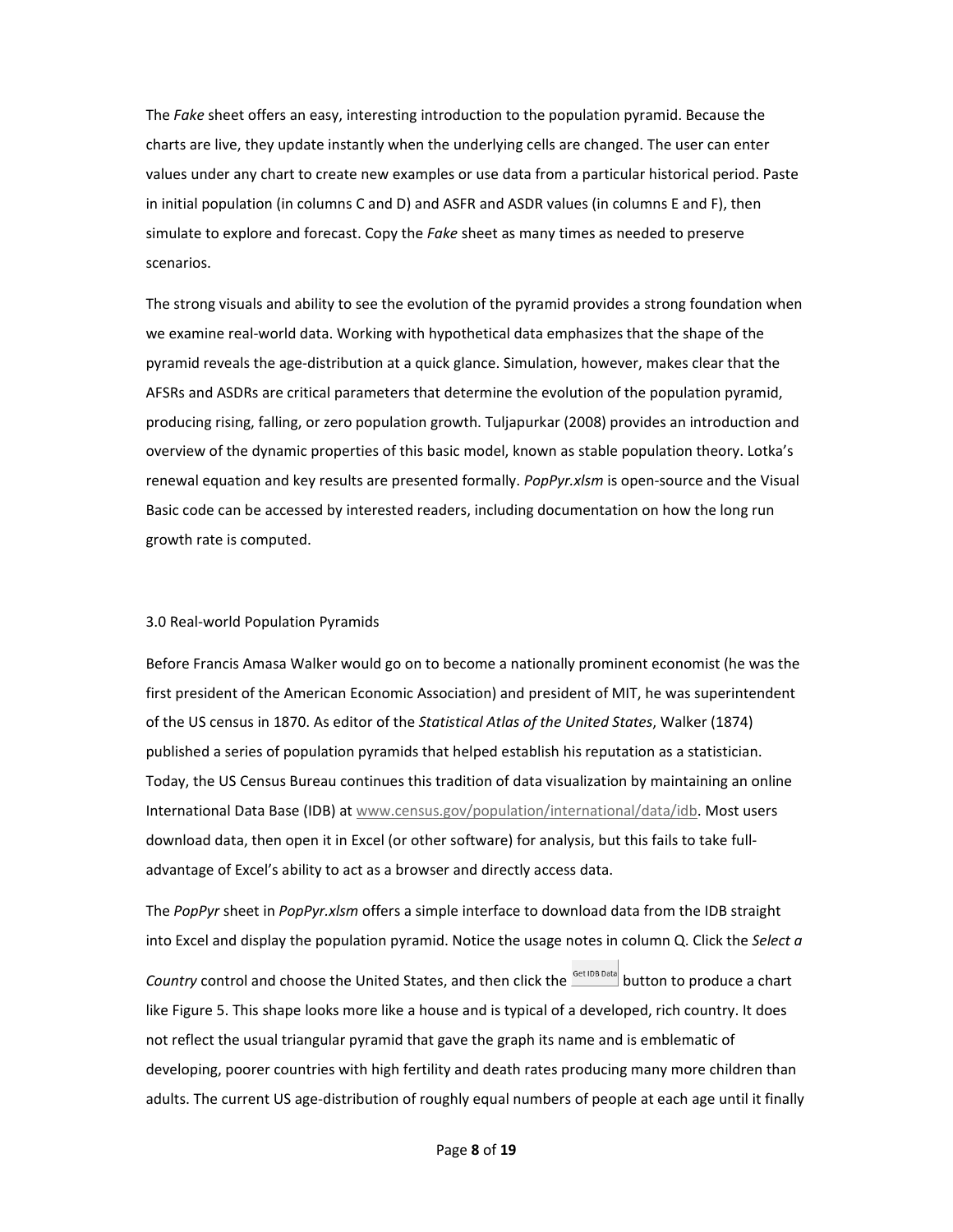starts tapering off around age 70 depends on previous cohort sizes (including immigration), fertility, and death rates. Unlike the *Fake* sheet, ASFRs and ADSRs have not remained constant and will almost certainly change in the future.



Figure 5: US Population Pyramid. Source: *PopPyr* sheet in *PopPyr.xlsm* after selecting United States and clicking the  $\frac{\text{Set IDB Data}}{\text{Button}}$ 

Click on the colored area in the chart to get a pop‐up message that displays the number of people in the cohort clicked. Click OK and click a different colored area of the chart to display information about another cohort. This is convenient for identifying indentations or sudden changes in cohorts. Hide The  $\frac{Age A XIB}{B}$  button is a toggle that displays the age of each cohort on the right-hand side of the chart.

Change the *End Year* (in cell K4) to 2030 and press enter. Click the **SetIDB Data** button to download US Census Bureau population projections for these years. This may take some time, depending on your computer and connection speed. If downloads are too slow for live demonstration in class, access the data and copy the sheet to create a series of pre-prepared examples. Scroll down to see the agedistribution data for each year in table format.

Return to the chart and click the  $\Box$  button. Excel animates the chart and shows a dynamic version of the pyramid. It is clear that the age-distribution of the US population is expected to be fairly stable, although the top cohorts will grow, reflecting increased longevity (especially for women). Note that the  $\frac{1}{2}$  button can be used to display any given year.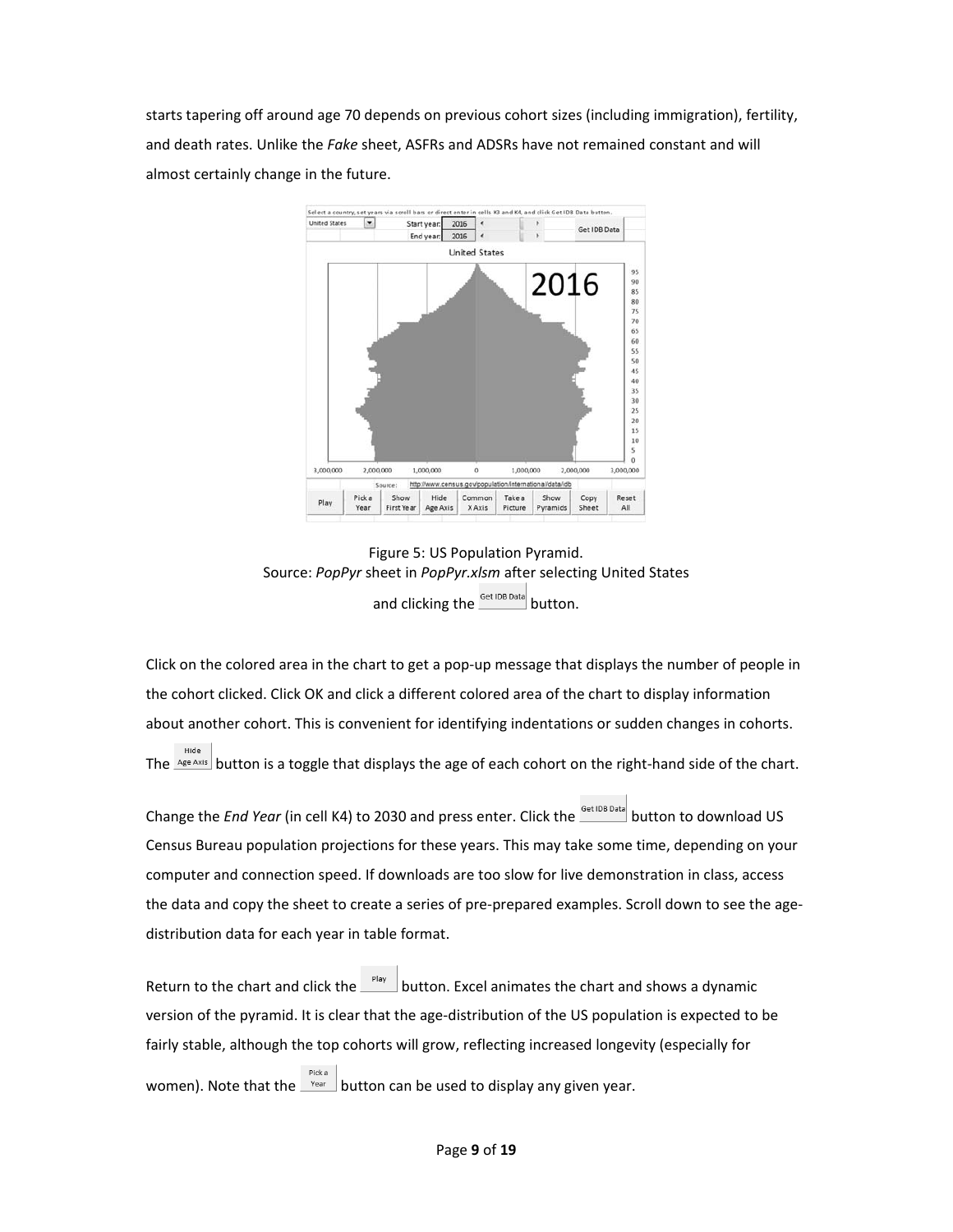In addition to the chart, the data can be used in computations. The sum of all of the age cohorts in a given year is the total population, almost 324 million people in 2016, produced by entering this formula in an empty cell: =‐SUM(C3:C103)+SUM(D3:D103).

The M/F ratio at birth is about 1.05 (via the formula = ‐ C3/D3) and this can be filled down to get M/F ratios for all age cohorts. Men have higher death rates and by their late 30s, women begin to outnumber men. Scroll down to find that there are four times as many women over 100 years old as men in the United States in 2016.

While the greater longevity of women is no surprise, a value greater than one for the M/F ratio at birth will puzzle most students, who expect an equal number of male and female births. They will be interested to hear that, in perhaps the first paper using data for statistical inference, Arbuthnot (1710) said the male‐female imbalance showed that God determined sex at birth, not chance. He also managed to somehow conclude that this showed that polygamy is unnatural. Today, we know that males are more likely at birth, around 1.05 to 1, but this is not constant and depends on environmental factors. The exact mechanisms at work remain unclear. Click on the Trivers‐Willard Hypothesis link in the *Fake* sheet for more.

For some countries, for example, India and China, the M/F birth ratio is quite high (over 1.1) and is indicative of sex‐selective abortion and female infanticide. Sen (1990), who would go on to win a Nobel Memorial Prize in Economic Sciences in 1998, pointed out that "A great many more than a hundred million women are simply not there because women are neglected compared with men." Missing women remains as important a global public health issue today as when Sen first called attention to it (e.g., Hesketh and Zhu (2006)).

Another statistic that can be easily computed is the dependency ratio: the number of dependents (ages 0 to 14 and 65 and older) to the number of working‐age adults, 15 to 64. The data show about 110 million dependents in the United States in 2016, using this formula:  $= -$  SUM(C3:C17) + SUM(D3:D17) ‐SUM(C68:C103) + SUM(D68:D103). The formula = ‐SUM(C18:C67) + SUM(D18:D67) yields almost 215 million adults aged 15 to 64 so the dependency ratio is a little over 0.5. A slightly different gauge is the old age dependency ratio (OADR), the number of people 65 and older divided by working‐age adults. In 2016, this ratio is roughly one‐quarter. Support ratios (the reciprocal of dependency ratios) are measures which show the number of people of working age per dependent.

To see how these dependency ratios compare to other countries, click the  $\frac{1}{\text{Sheet}}$  button to save the work on the United States and then return to the *PopPyr* sheet and click the  $\frac{1}{\sqrt{m}}$  button. Download age-distribution data for Japan from 2016 to 2030. The narrow base shape, shown in Figure 6,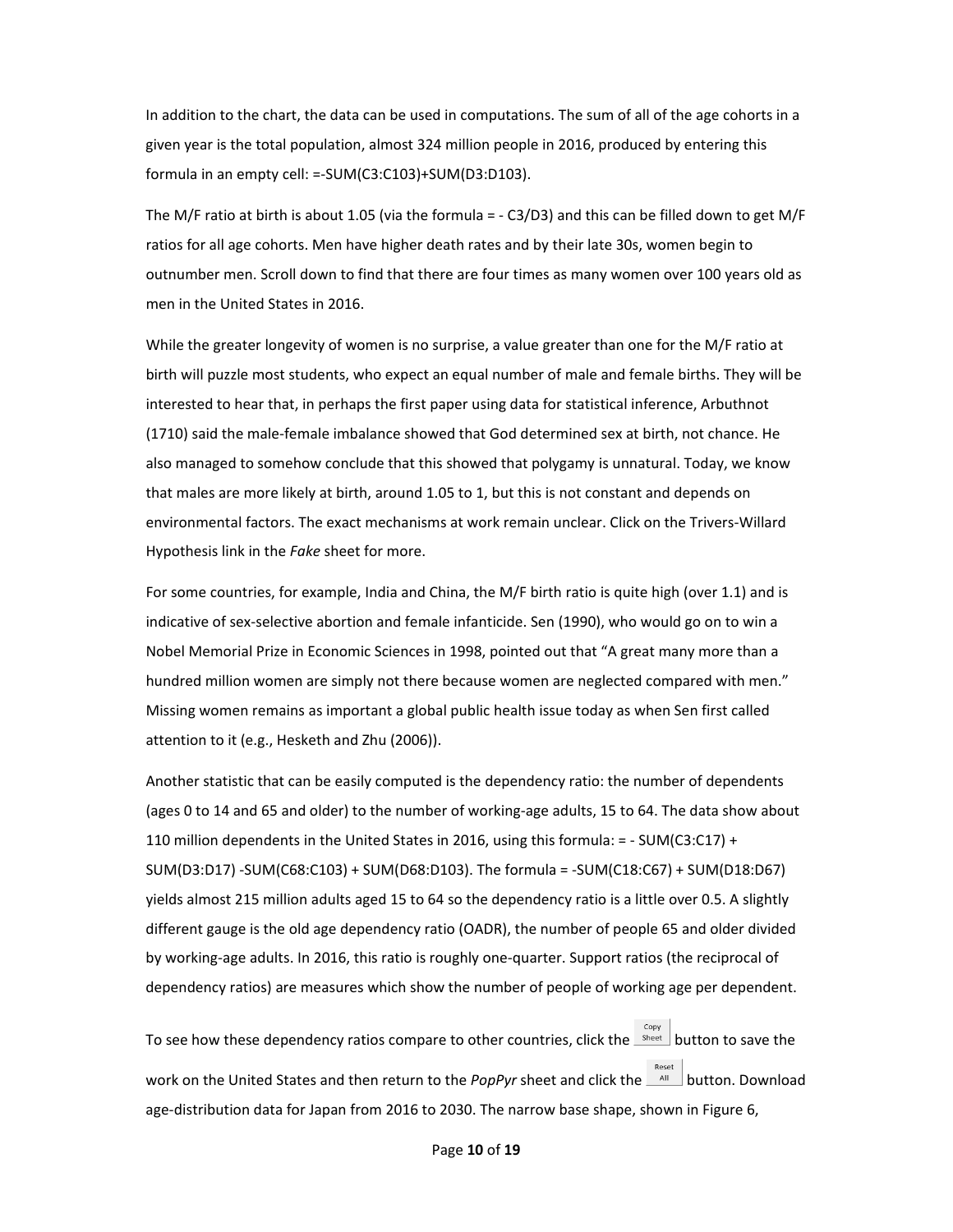predicts continued strong headwinds for the Japanese economy and society. Animating the chart shows that old people will increasingly outnumber young people. The dependency ratio, already a high 0.67 in 2016, is expected to rise to over 0.75 by 2030. The OADR will increase from 0.46 to a staggeringly high 0.57.





It is no secret that the Japanese economy has not responded to standard interventions by policy makers. The ineffectiveness of central bank and fiscal stimuli is surely partly rooted in Japan's unfavorable demographic environment. The inverted pyramid and its march up as time goes by contains information about critical economic factors. Housing construction, for example, might suffer from low demand, while health care expands. In class, a discussion about the economic implications of a sharp fall in the number of Japanese children and large increase in elderly people should elicit interesting and perhaps even original contributions.

One consideration that may not be mentioned and offers a segue into other aspects of macroeconomics is the role of expectations. Keynes (1936, Ch 12:VII) highlighted animal spirits, "a spontaneous urge to action rather than inaction," as a key element in understanding fluctuations in a market economy. Investment, the main driver of the business cycle, depends on subjective estimates of future prospects. Investment, and thus the economy, is volatile precisely because we swing from periods of optimism to pessimism. In good times, a positive outlook and belief in a better tomorrow produces high levels of investment spending. With malaise comes a lack of business and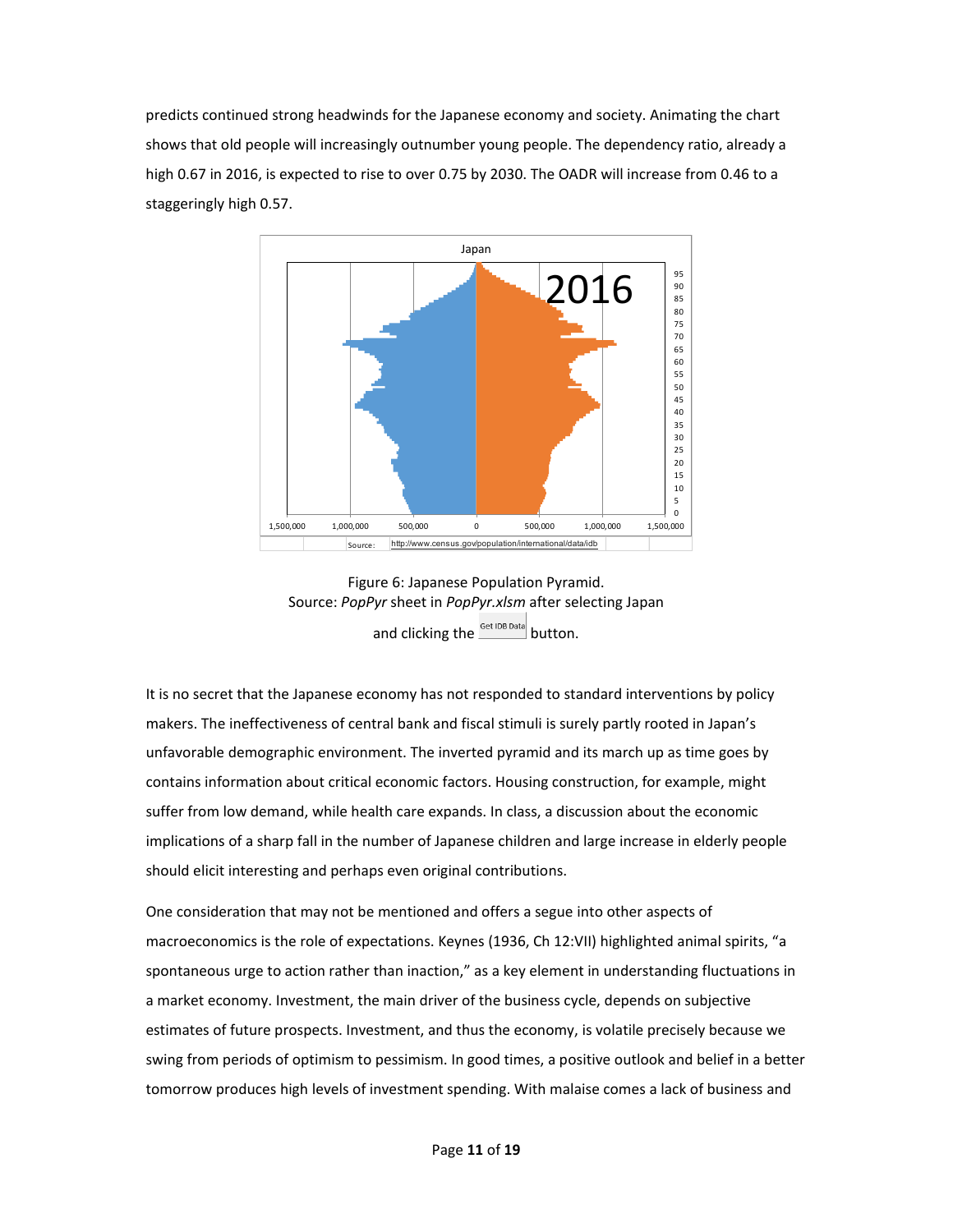consumer confidence, and like a self‐fulfilling prophecy, the economy plummets. For Keynes, the dynamics of market psychology is the critical factor in the market system's roller coaster ride and his medicine for the Great Depression relied primarily on changing expectations and restoring confidence.

Applying these ideas to Japan is not comforting. A society of old people is not a hopeful, upbeat place (for those who enjoy adding a little spice to their classroom or prefer teaching via film, *Children of Men* is an option, www.imdb.com/title/tt0206634). Stimulating aggregate demand through traditional means (reducing interest rates, increasing government spending, and cutting taxes) has not given the Japanese economy the jolt it needs, Keynesian logic would argue, precisely because the demographic headwinds are so strong.

The eagle‐eyed reader may notice that the Japanese population pyramid also shows two indentations. One is clearly a consequence of World War II, but the other is for 50 year‐olds in 2016. Did something unusual happen five decades ago in Japan? In fact, yes, births fell by several hundred thousand from the previous year. Haberman (1987) explains what happened:

In 1966, relatively few Japanese wanted to have children because the zodiac signs had cautioned against it. . . . Few years are worse than those known in Japanese as hinoe uma, when fire and horse fall upon each other. According to a widely held belief, women born in the Year of the Fire and Horse are destined upon reaching adulthood to marry and then kill their husbands. The last hinoe uma was 1966. Japanese parents were taking no chances that year, and so the number of births plummeted by nearly 25 percent from 1965.

The Year of Fire and Horse occurs every 60 years and the next hinoe uma is in 2026. It is unclear whether and to what extent Japanese society at that time will be influenced by this tradition.

As a final example, return to the *PopPyr* sheet, clear any existing data and download Cuba's population cohorts. Figure 7 shows a remarkable view of recent Cuban history. The bulge reflects a baby boom after Fidel Castro took power in 1959. Fertility then declined, slowly at first, then quite quickly.

Click on the deep gouge in the center, show the age axis, or scroll down in the data to see that there are two age‐cohorts, 35 and 36 year‐olds, with much smaller populations than those before and after them. While this coincides with the 1980 Mariel boatlift, when 125,000 Cubans left the island, they were not especially concentrated in these two age‐cohorts so this is an unsatisfactory explanation. A better account for the sharp reduction in population of these cohorts lies in the iterative process of population dynamics.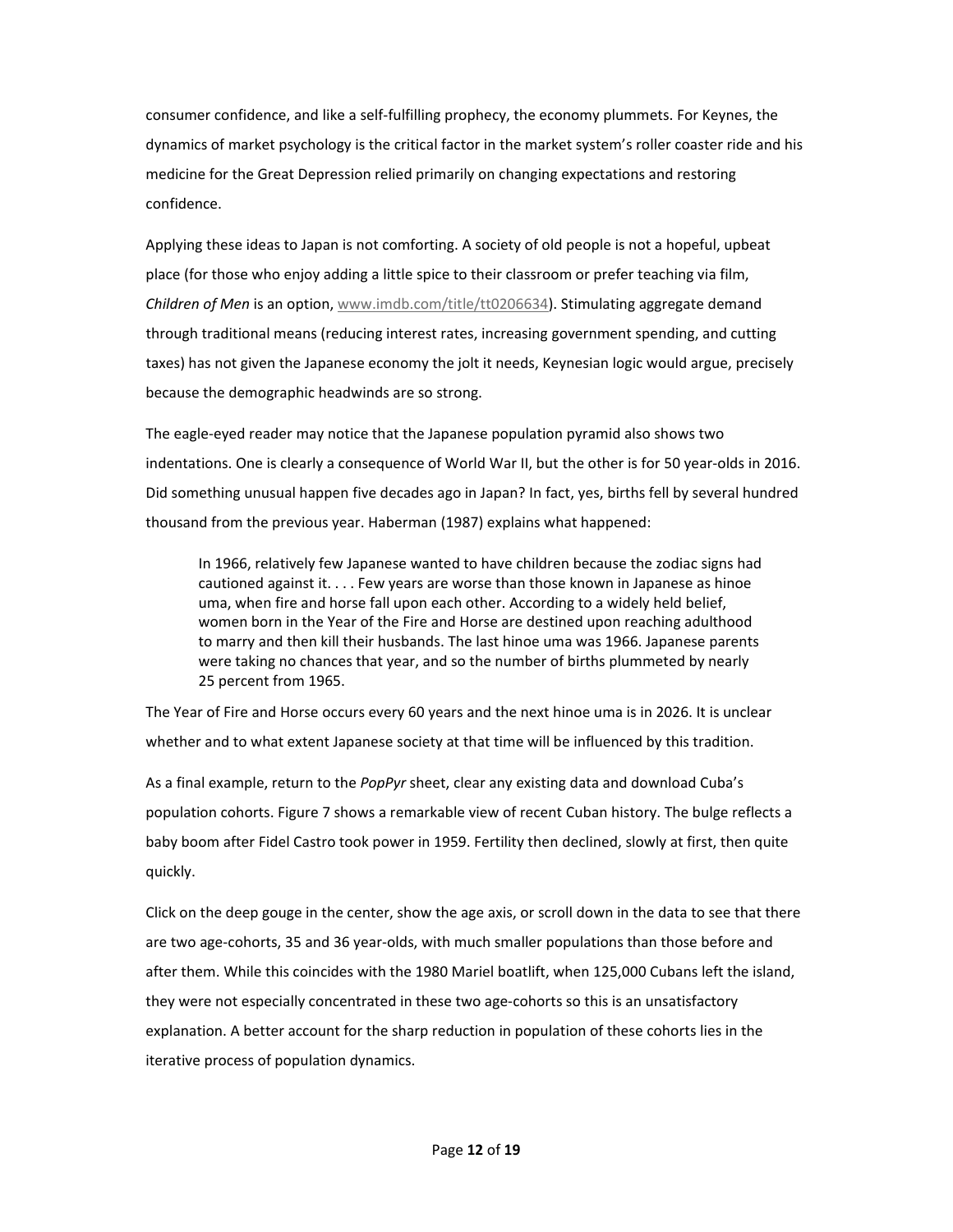

Figure 7: Cuban Population Pyramid. Source: *PopPyr* sheet in *PopPyr.xlsm* after selecting Cuba and clicking the  $\frac{\text{Get IDB Data}}{\text{DeData}}$  button.

Look again at Figure 7, but this time focus on how the second, smaller bulge is an echo, a product of the baby boomers (the big bulge above) having children. It is much smaller because the baby boom women had much lower fertility rates than their parents. In the 1970s, access to contraception and deteriorating economic conditions led to rapidly falling birth rates. More recently, Cuban fertility has absolutely cratered, reflected in the narrow base of the pyramid. While other countries in Latin America have also experienced marked declines, Cuba's drop is spectacular. Spooner and Ullmann (2014, p. 39) cite World Bank data showing "a dramatic drop in birth rates, from an average of 4.18 births per woman in 1960, the year after the Revolution, to 1.46 in 2012."

No analysis of Cuba's economy or prospects for future growth should ignore its demography. With a dependency ratio of 0.4 in 2016, the situation seems calm, but the dynamic nature of the pyramid points to difficult times ahead. The peak of the baby boom wave, those who are 50 years old in 2016, will be retiring soon and there will be a marked decrease in people replacing them. "The Cuban birthrate is the lowest in the Americas, and one of the lowest in the world, as women simply choose not to have babies, despite the availability of at least a basic level of prenatal and pediatric care." (Spooner & Ullmann, 2014, p. 7). Unlike Japan, which can count on savings and an advanced economy, Cuba will face its demographic challenges with low levels of GDP per person in a society transitioning to a market system.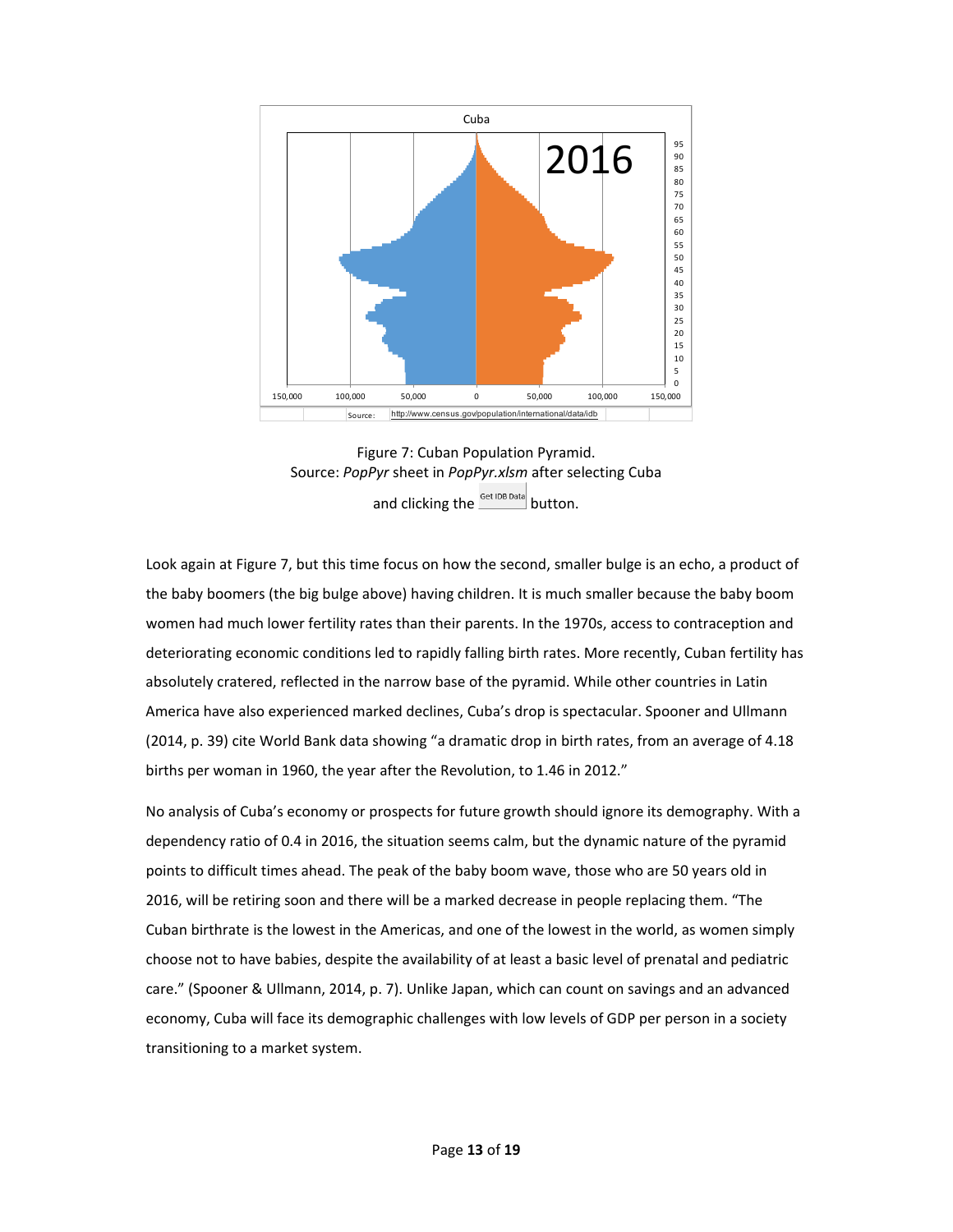These three examples, the United States, Japan, and Cuba, are the tip of the iceberg. Population pyramids for China and India (especially focusing on M/F ratios) are fascinating. For China, the Cultural Revolution, one‐child policy, and other shocks are strikingly evident in the age‐distribution graph. India's classic pyramid with huge numbers of young people is changing fast and will certainly grab your attention. Animating India to 2050 is instructive because the scale—steadily adding over 20 million people each year—really matters. If IDB downloads prove to be too slow for lecture display, consider using web-based, animated pyramids, e.g., www.worldlifeexpectancy.com/cubapopulation‐pyramid.

Show Every country has a demographic story (e.g., Bahrain). To see the big picture, click the *Pyramids* button. A new sheet is revealed, with population pyramids for every country in the IDB. This also provides quick checking if students are assigned specific countries as homework or presentations.

4.0 Labor Force and Migration

The basic pyramid can be augmented to highlight subgroups within the population. This section shows two examples of this approach: labor force participants and immigrants.

The *LFPR* sheet opens with the age‐sex distribution of the population of the United States in 2016, along with information about labor force participation rates (LFPR) by age and sex. This information is used to compute the number of men and women in the labor force, which is then added to the chart. Figure 8 shows the result: a population pyramid with an additional core area that represents the labor force.



Figure 8: United States Population Pyramid with Labor Force. Source: *LFPR* sheet in *PopPyr.xlsm*.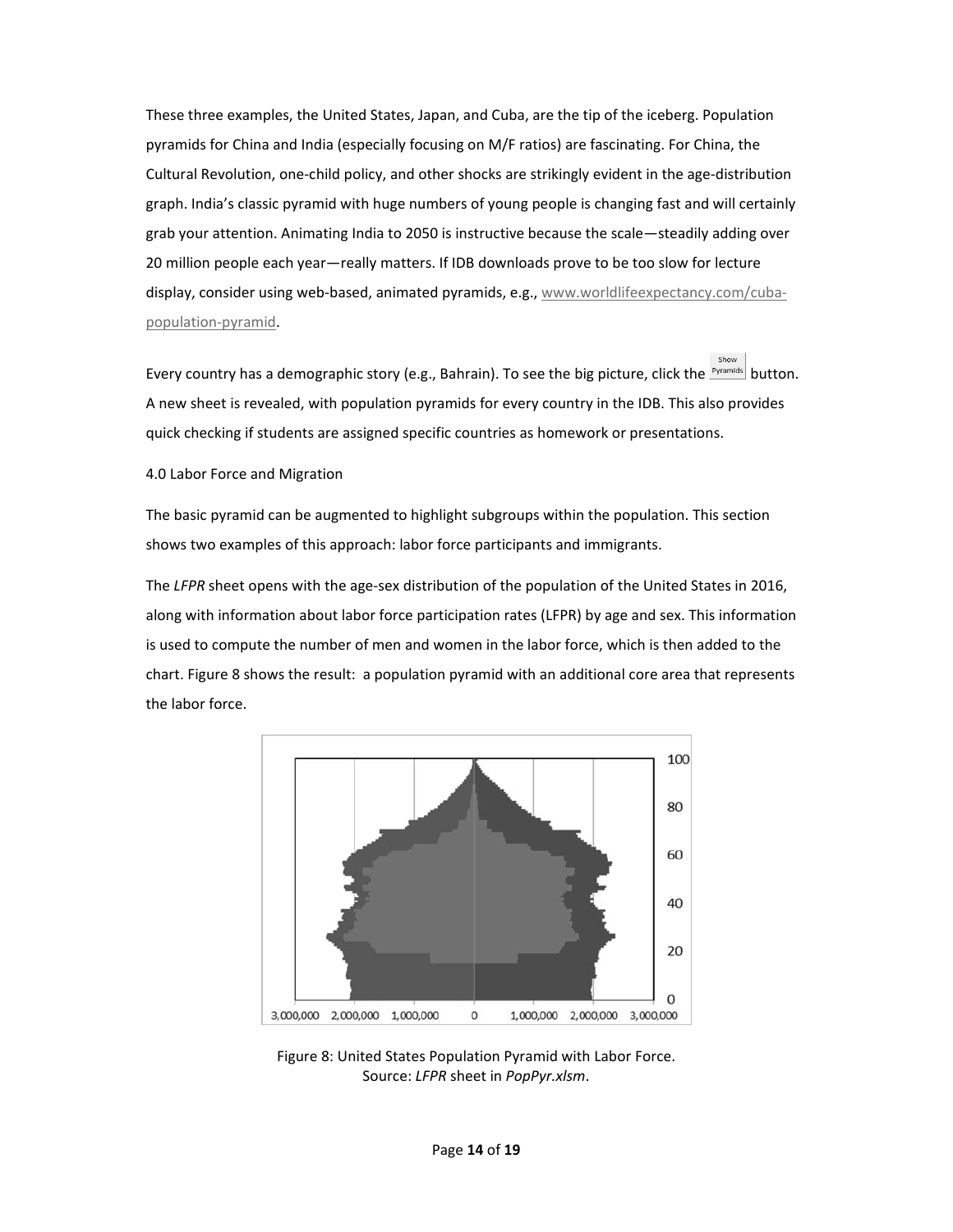Notice how higher male labor force participation rates extends the core farther out (seen most clearly for middle age) for males than females in Figure 8. At the top, as workers retire and leave the labor force, the inner core narrows faster than the population; while, at the bottom, people under 16 years of age are not counted as being in the labor force at all.

As with the basic population pyramid, comparisons of countries with presentations by students would be interesting and informative. To do this, simply replace the population in columns C and D with data downloaded from the *PopPyr* sheet. LFPR by age and sex or many countries is available from stats.oecd.org.

Proceed to the *Mig* sheet for a similar example that focuses on immigrants in the United States. Immigration is, of course, always in the news and the population pyramid offers a novel approach to understanding the data and issues. The *Mig* sheet uses 5‐year cohort data from the Migration Policy Institute (www.migrationpolicy.org) to show pyramids of the total population of the United States and breaks it down into native and immigrant (non‐native) populations.

By embedding immigrants within the total population, as shown in Figure 9, a different perspective is gained. Non‐natives in the United States are about 13 percent of the total population and predominantly middle‐aged. To be clear, the pyramid does not tell us when these immigrants arrived, simply that these people were not born in the United States. The pyramid also says nothing about the geographic distribution of immigrants—perhaps focusing on pyramids for different states (including those with the highest immigrant populations: California, Texas, New York, and Florida) would be a fun, educational class project.



Figure 9: United States Population Pyramid with Immigrants. Source: *Mig* sheet in *PopPyr.xlsm*.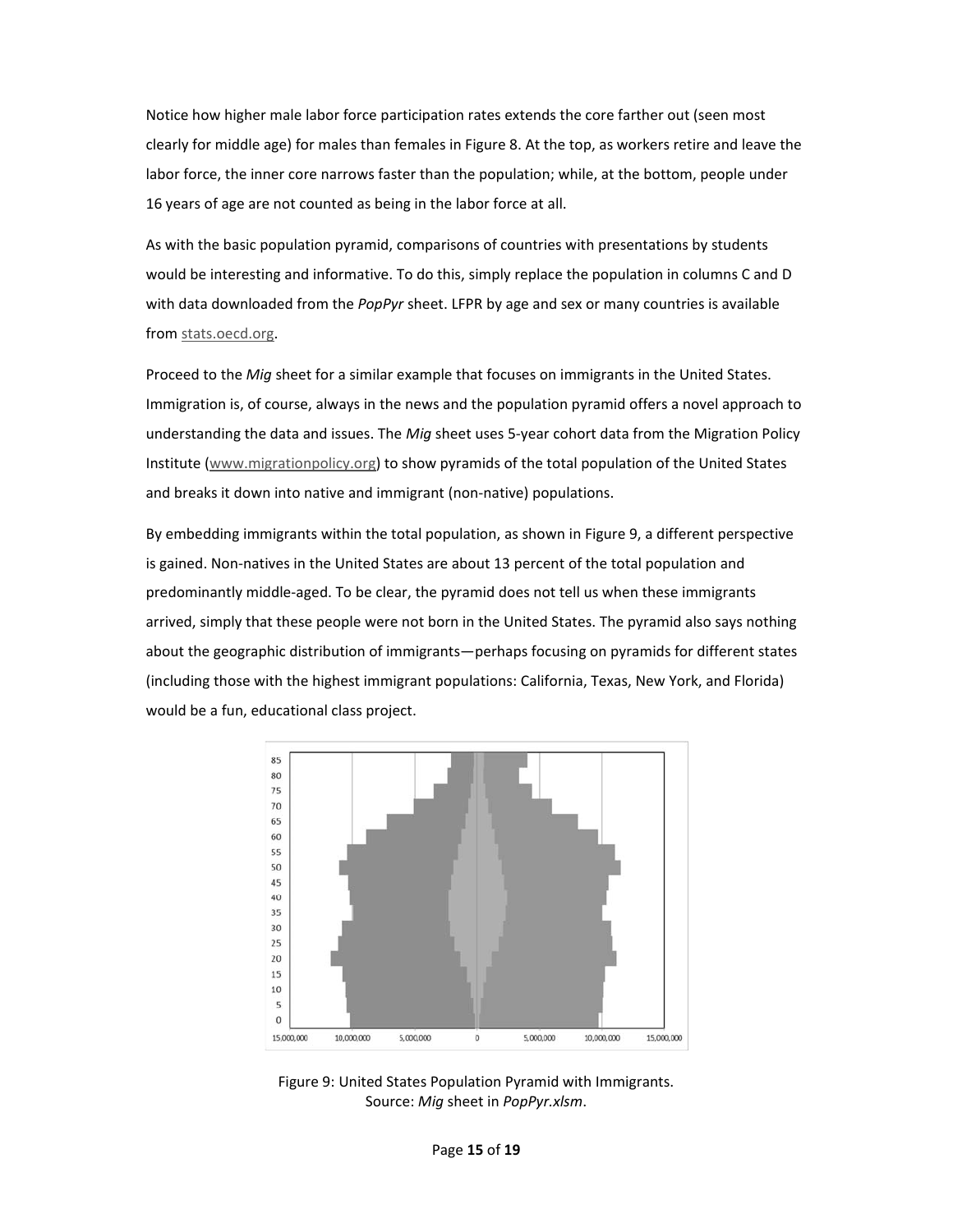Both of these examples introduce complications and questions beyond the scope of this paper. Like ASFR, LFPR is changing rapidly and begs the question of how we can project future rates. For immigration, data are difficult to find and the issue of illegal migration presents special challenges. However, the concept of displaying a subgroup within a total population produces an eye-catching graph that displays quite a bit of information. Both the *LFPR* and *Mig* sheets can be used as templates: copy the sheet and populate it with your own data, modifying the chart as needed.

#### 5.0 Teaching Tips and Strategies

In its most basic application, population pyramids can be inserted as a one-off lecture in any course. *PopPyr.xlsm* can be projected in class as part of a lecture. Walk through the simulation in the *Fake* sheet and download real‐world data as described in the previous sections. Pyramids and animations for individual countries can be prepared before class and saved in individual sheets (click the *Sheet* Take a button). Pictures are easily pasted into class handouts or slides (click the  $\frac{p_{\text{icture}}}{p_{\text{toture}}}\$ button).

Remember that the charts are live so that any change to the data is instantly displayed on the population pyramid. Thus, for example, it is easy to convey the effect of traumatic events such as wars by simply changing the underlying data—halving the population of 20 and 21 year‐old males will produce a gouge in the pyramid for those cohorts.

A more advanced use, but still encased as a single module or class, involves distributing the file to students (simply email the link to the Excel workbook or post it in a course management system). In a computer lab or as homework, individual students or groups can be assigned specific countries or allowed to choose a country. Student presentations are an easy way to share knowledge, and discussion can generate novel, interesting ideas.

For even more advanced work or as an independent study project, get ASFRs and ASDRs for a country and predict future population. The results can be compared to US Census Bureau projections. Scenarios for high, medium, and low fertility rates can be produced. Research into fertility and death rates will reveal that the former are quite volatile and exceedingly difficult to predict.

Once demography is on the radar, single variables that serve as a catchall can be disaggregated. For example, instead of including a single mortality rate in a model, ASDRs applied to an age distribution will provide a richer depiction of the dynamic process. Likewise, replacing a single population growth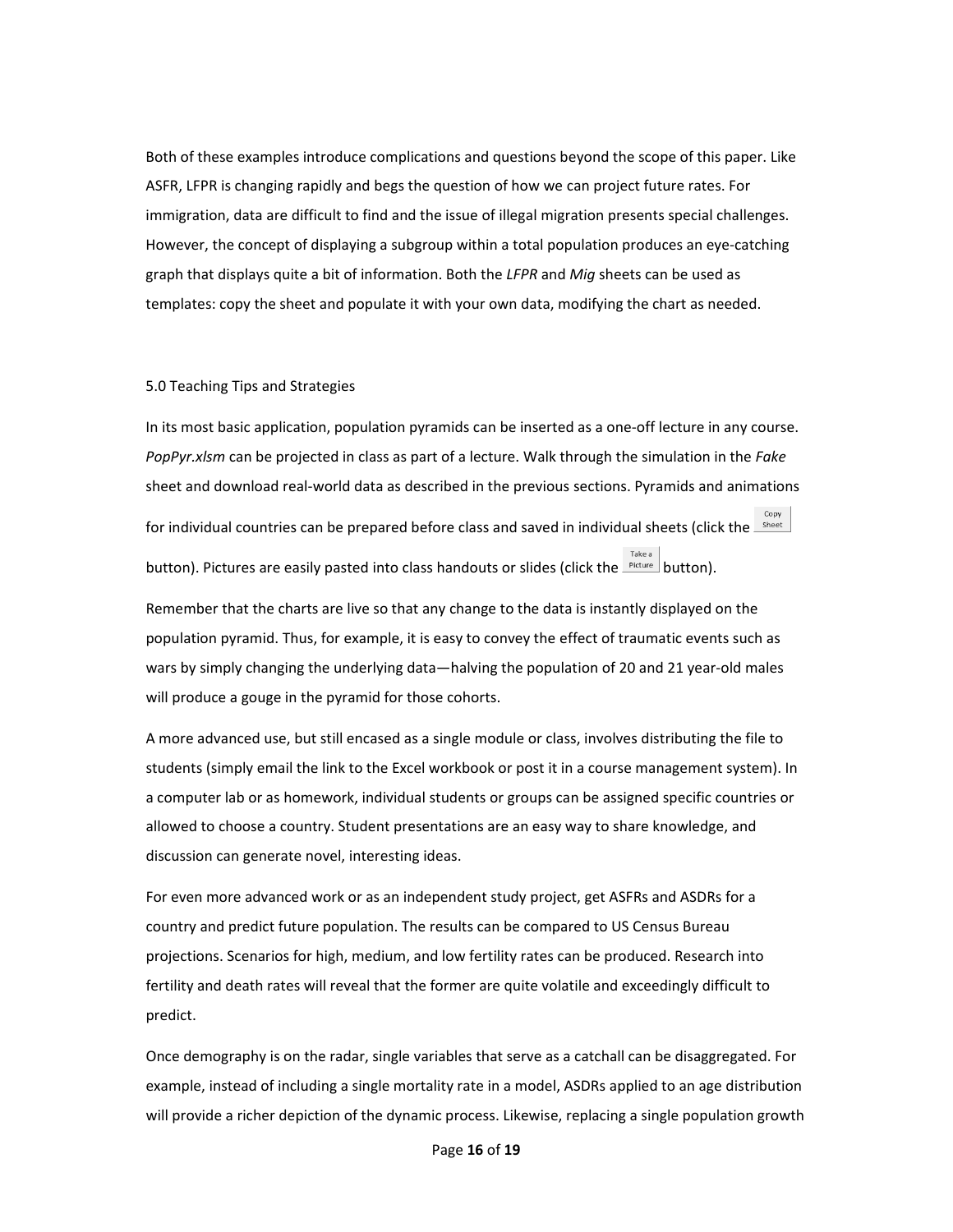rate parameter in a Solow Model with cohorts of working age people over time offers an intriguing and accessible research project.

# 6.0 Conclusion

This paper argues that economics students should be exposed to demography. The population pyramid offers an engaging, accessible way to do this, even in introductory economics. There are, obviously, many additional concepts, graphs, and statistics, but the material included in *PopPyr.xlsm*, can be presented in a single lecture, with follow‐up homework, lab, or class presentations. The *Lessons* sheet offers a list of key ideas to help students organize the material. It also includes a chart of college graduates in the United States in a population pyramid. This shows that a population pyramid can be applied to a variety of situations and data. For more advanced classes, the *PopPyr.xlsm* workbook provides a platform from which many additional topics and policies can be explored.

Using Excel (see Barreto (2015) for the pedagogical advantages of using spreadsheets) to evolve the age distribution over time quickly displays the dynamic nature of the pyramid as cohorts are seen marching up the chart. Downloading data from the IDB directly into Excel offers a one‐click solution to exploring the demographic story of any country.

Choosing course content is a difficult optimization problem, with many worthy options from which to select. The fundamental argument for including the population pyramid in the curriculum and elbowing aside other important material lies in the critical role demographics will play in the future of every economy. Today's screeching halt to the incredibly fast population growth of the second‐ half of the 20<sup>th</sup> century should not be ignored by economists—in their research or in the classroom.

# Works Cited

Arbuthnot, J. (1710). "An Argument for Divine Providence, taken from the Constant Regularity observed in the Births of both Sexes." www.york.ac.uk/depts/maths/histstat/arbuthnot.pdf.

Barreto, H. (2015). "Why Excel?" *The Journal of Economic Education*, 46(3). doi.org/10.1080/00220485.2015.1029177.

Ehrlich, P. 1968 (1<sup>st</sup> ed.). *The Population Bomb* (Ballantine Books).